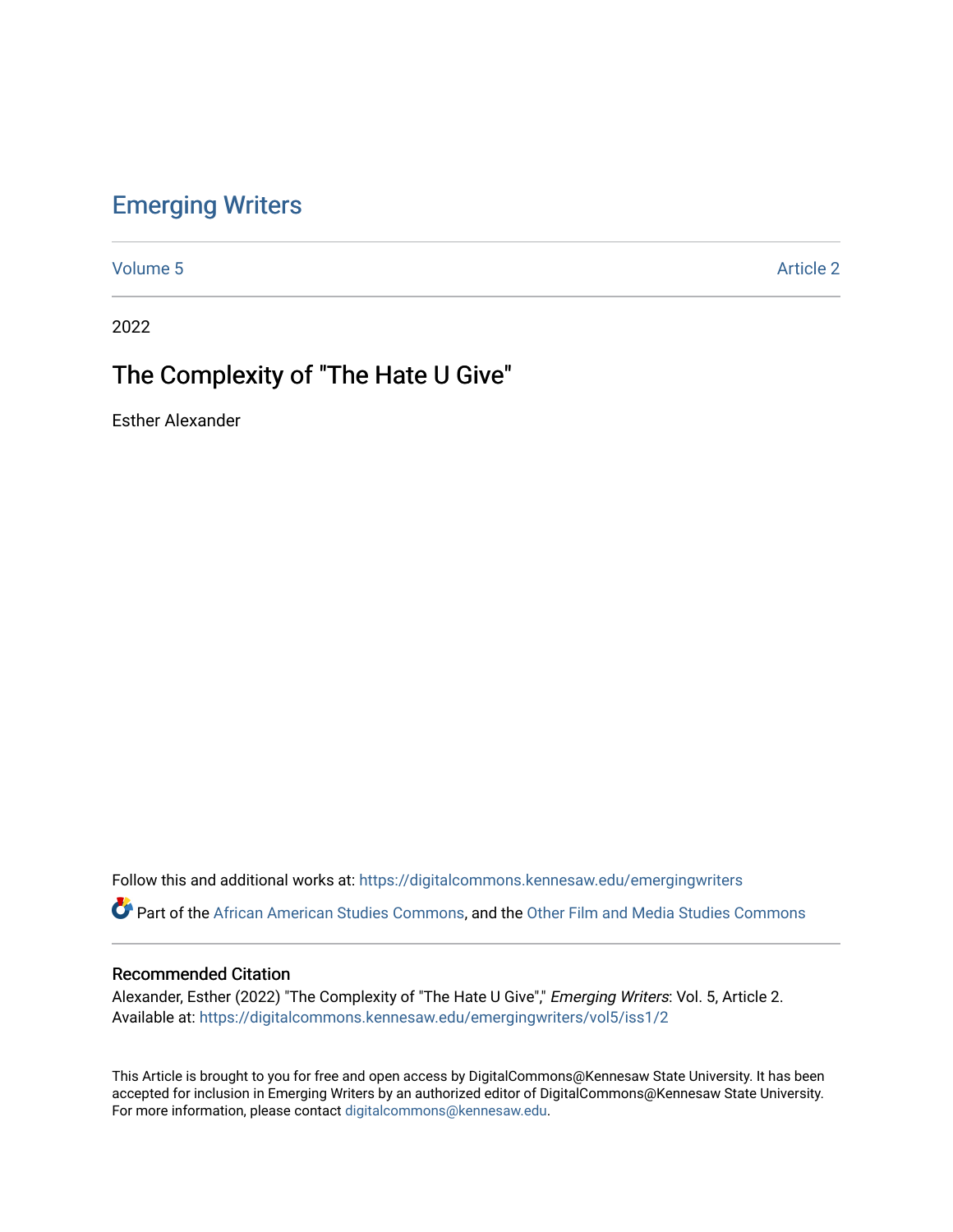## The Complexity of *The Hate U Give*

by Esther Alexander

 The 2018 N.A.A.C.P. award-winning film, *"The Hate U Give,"* examines the perspective of an African American teen living in a predominantly black neighborhood while attending a wealthy white high school. Director George Tillman Jr. highlights the main character's (Starr Carter) experiences as she is victimized by the stigmatization targeted toward people in her community, especially when Starr witnesses a friend, Khalil Harris, fall victim to the horrors of being a person of color in America. Moments like these provoked acts of activism as the film progressed, with cultural and societal aspects of police brutality, racism, and prejudice that incentivized the "Black Lives Matter" protest, making the film resonate with current societal and even political issues involving African Americans. The film's cultural significance touches on stereotypes that African American communities endure when faced with prejudice on the justification of violence and racism that black youth and adults encounter daily.

 The film opens with Maverick, Starr's father, educating his children about how people of color need to act differently when around police. He emphasizes that the melanin in their skin can be seen as a threat that can easily arouse violence between themselves and police officers. Maverick states, "Now, just cause we gotta deal with this mess, don't you ever forget that being black is an honor 'cause you come from greatness" (2:33). As a black father, Maverick feels that it is his responsibility to educate his children on police brutality and violence attributed to black people. He feels that these conversations are essential and must be had, which is consequential in black parenting methods. Black youth are often instilled with the knowledge of how dangerous it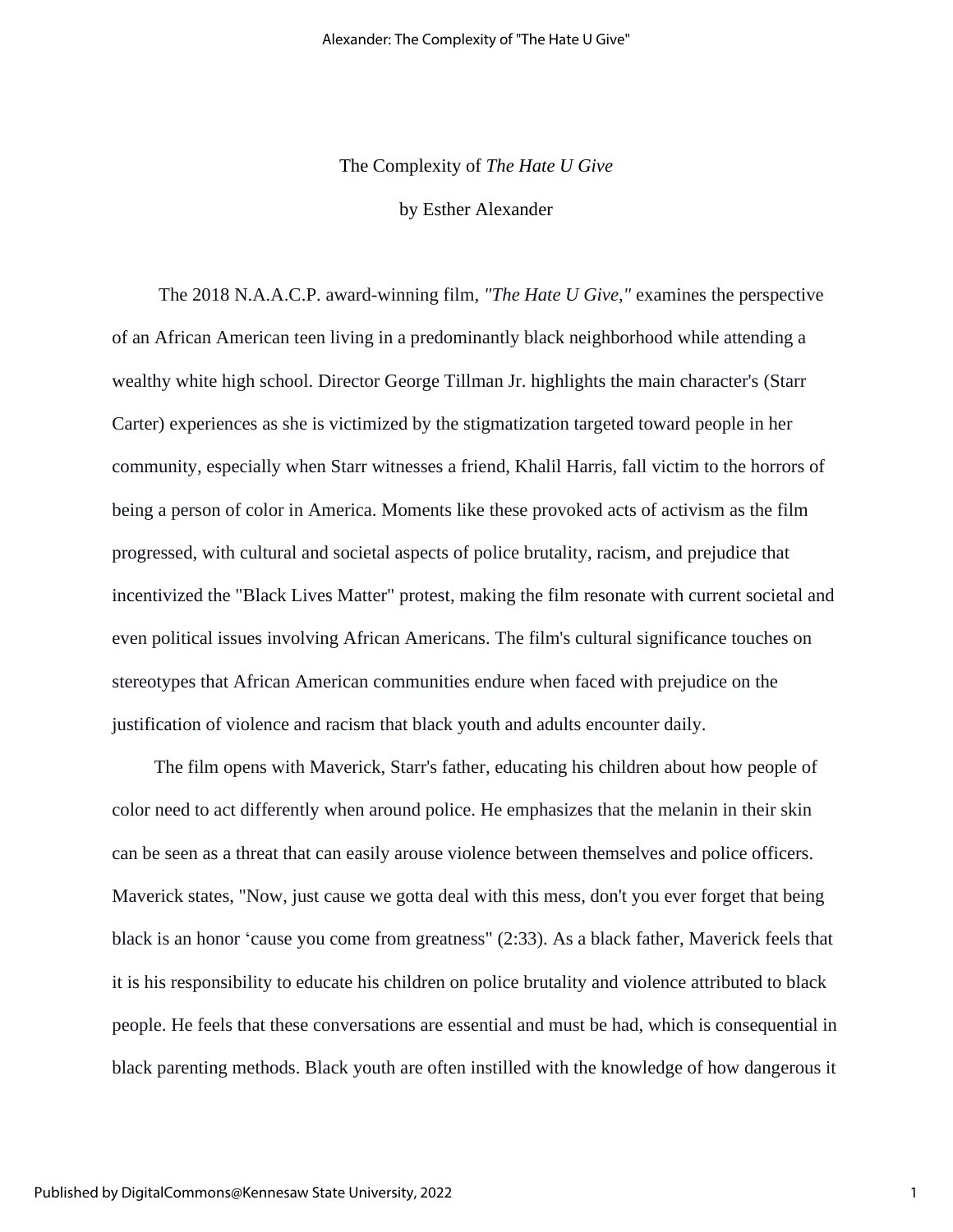is to be a minority from an early age, but still, they should not be ashamed of their race. They are taught how to act, what to say and not say, and how to deal with potentially racist individuals. It is the harsh reality of preparing them for interactions with those who are not the same skin tone as them, and it braces them for the cruel viewpoint that some people have about such minorities— Maverick teaches his kids that they could be seen as a threat even when they are not.

 Throughout the film's progression, the audience is given insight into the harshness of the societal stigma pointed towards minorities, especially when the character, Khalil, is shot by a white officer for simply pulling out a hairbrush. The film captured his murder as a moment that has happened many times before; it profusely set the movie's foundation. The film touches on more profound perspectives of actual occurrences in our society, such as police brutality, discrimination, and targeted violence towards black communities.

For example, shortly after Khalil's funeral is hosted, the anger and desperation within the black community drive the fuel necessary in leading the protests after being kept silent. "But here we are again," expresses April Oprah as she leads the family and supporters of Khalil in protest. "Violence, brutality. It's the same story, just a different name. Another unarmed, young black man. It is impossible to be unarmed when our blackness is the weapon that they fear" (53:35). The cultural significance of "*The Hate U Give"* is compelling. It examines and educates us on how societal ideologies based on race are enforced in ways that justify racism and prejudice, hindering the achievement of social, economic, and political goals of equality for people of color. The truth is the endless cycle of adopting racial and stereotypical beliefs from generation to generation is complex. Although revolutionary movements of revolt against injustice are often incited, the consequences are not always ideal.

2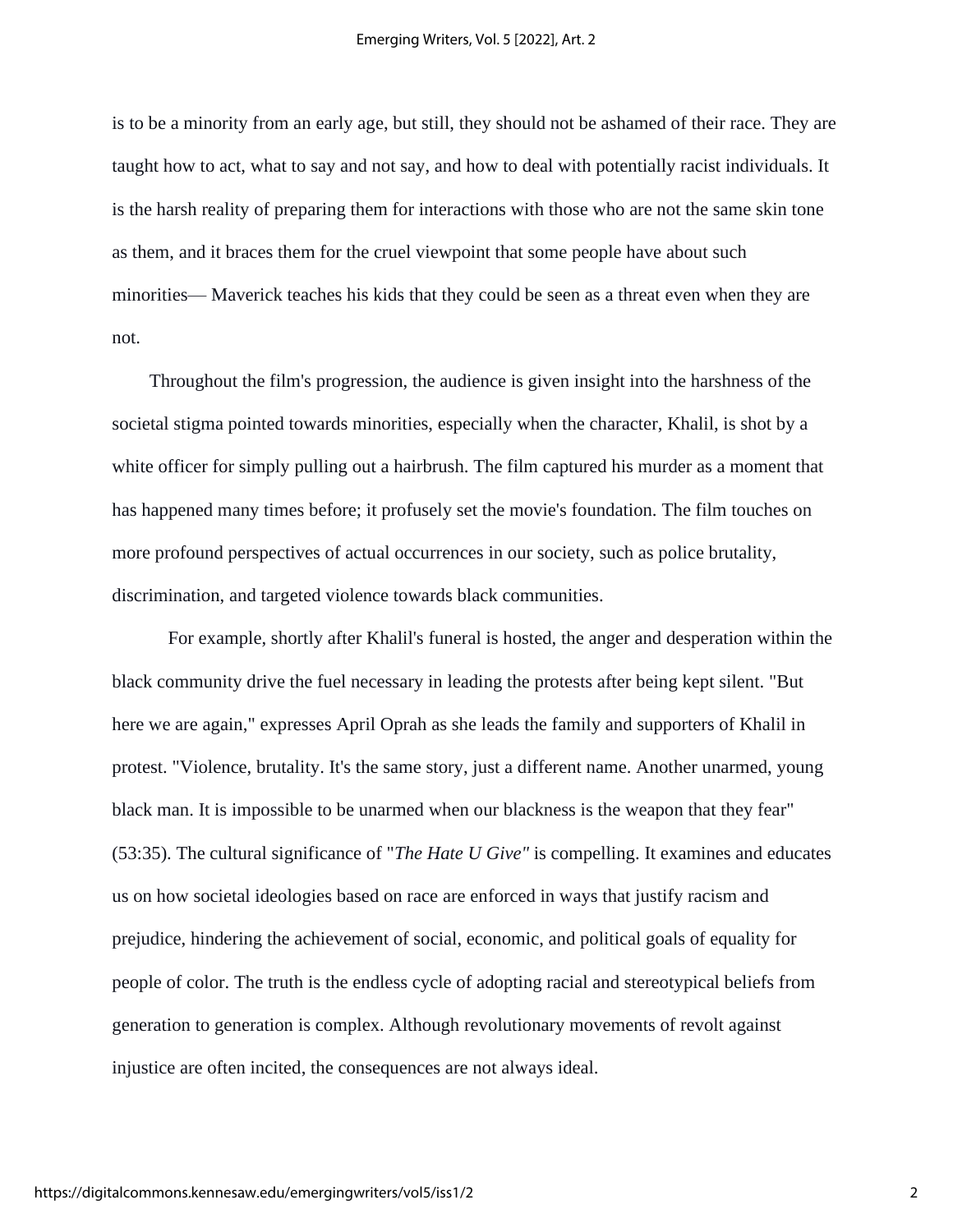The film's title incorporates the concept of T.H.U.G. L.I.F.E., an acronym penned by the illustrious Tupac Shakur, which breaks down the maliciousness of the system and its way of setting up the black people trapped within it for failure, with conclusively no chance at breaking out of the cycle. According to Owen Gleiberman's "The Hate U Give': A Racial Drama So Honest Every American Should See It" published by *Variety*, "The title "*The Hate U Give*" comes from Tupac Shakur's *j'accuse* aphorism "The Hate U Give Little Infants F—s Everybody" [i.e., THUG LIFE], and the movie is about tracing cycles of violence back to their racist American roots." This concept becomes an essential topic of discussion for Khalil and Starr as they sit in the car and discuss this powerful acronym minutes before a police officer ruthlessly snatches Khalil's life. Khalil goes on to provide Starr with a profound meaning of what it truly means, "Meaning what society gives to us when we little comes back to bite them in the ass when we grow up and we wild out" (20:23). Essentially, the concept of societal violence is a cycle that can never be escaped since it keeps people of color in a state of perpetual despair as they try to prosper in a world that continues to imprison them. Maverick continues to educate his daughter, Starr, on the real intentions of society imposed upon black people, affirming that "Pac was trying to school us on how the system's designed against us. Why else do you think so many people in our neighborhood deal? And there ain't no real jobs around here, so they fall into the trap" (48:28). Some may resort to the dealing of drugs, while others may try to escape this vicious trap, only to end up in a battle within themselves and no proper source of income or prosperity. Either way, the film is explicit in making this clear.

 The ultimate message of this film is revealed when Starr finally has an epiphany, realizing that she is the one who must speak up for Khalil as he can no longer do so for himself. Being the only witness who observed what truly happened to Khalil leaves her in a challenging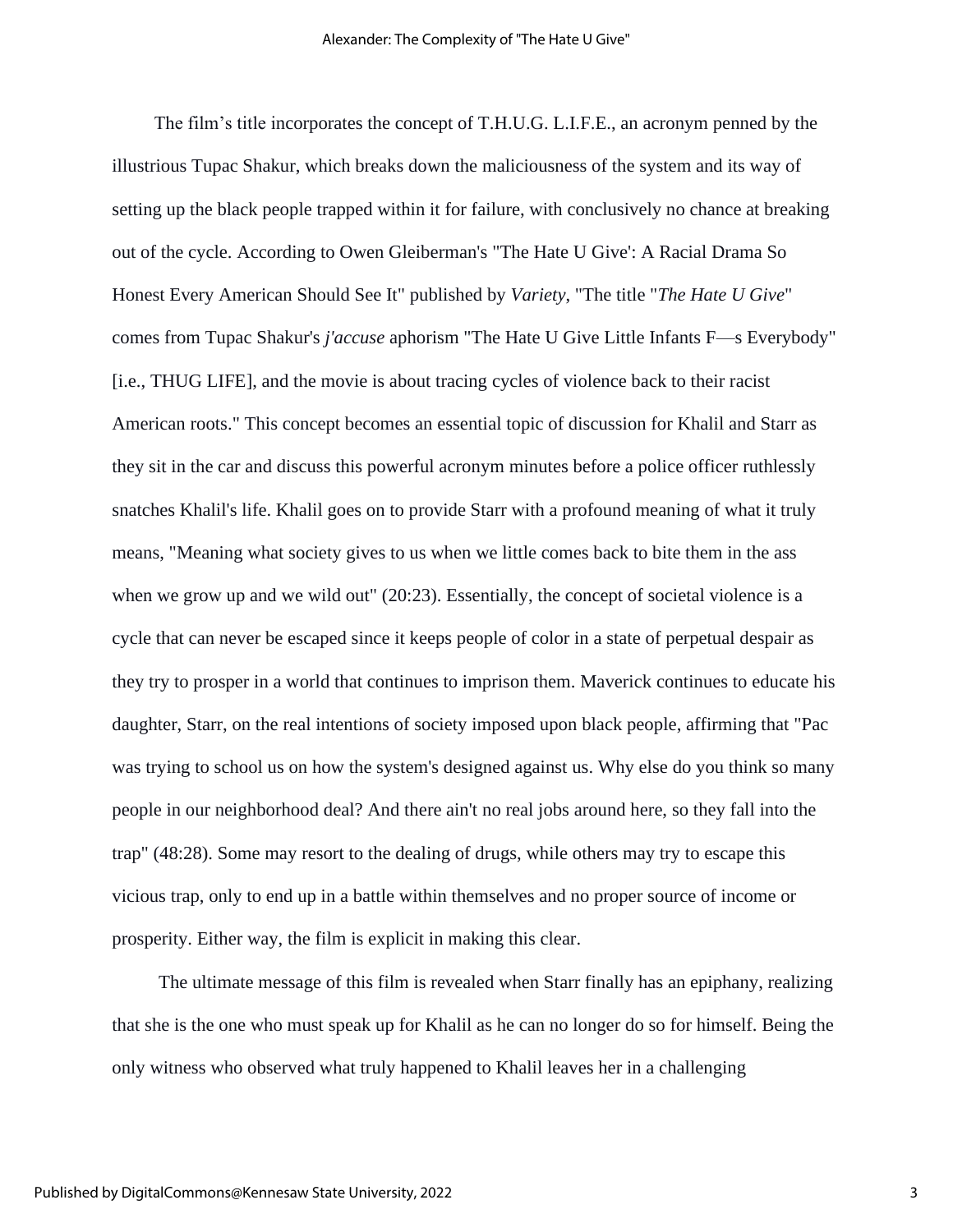predicament where she must decide whether her loyalty lies with her best friend or the streets she has been brought up in since a child. While the law of the streets demands that she remains silent to protect herself and her family, her silence also defies what happens to Khalil's murderer and whether or not he is indicted. Her mother also influences her to fear negative attention and retaliation that would threaten her family's safety, which pins her in between two walls. King, the leader of the King Lords, continuously threatens Starr and warns her of the consequences that should come if she decides to testify. "You really should try and keep her out of trouble," he says, "I'm just saying I think it's best if she don't talk to Five-O" (44:19). However, Starr does not fail in distinguishing right from wrong, realizing that her most powerful weapon is her voice. From this point forward, she defies the pressures coming from both her family and the streets, deciding that her sole purpose is to speak up and earn the justice Khalil's life deserves. Starr even goes as far as to question her own uncle's ideologies - a police officer himself, forcing him to question his morals regarding stereotypes of people of color. "What if you were in a white neighborhood," she asks him, "and it was a white man wearing a suit, driving a Mercedes? If you saw him reach into the window, would you shoot him, or would you say, "Put your hands up?" Ultimately, Starr's determination to speak up and raise awareness on the vicious cycles of racism and prejudice became the blueprint for stimulating change in societal norms that influenced her to take matters into her own hands and spur justice movements.

 African American communities face prejudice on justifications for violence and racism that both youth and adults face every day. *The Hate U Give* does an excellent job revealing stereotypes that adversely affect their communities. A crucial method of this message involves demonstrating complex discussions that black adults have with youths and among themselves. Additionally, the film illustrates how police brutality affects a community, how the long-term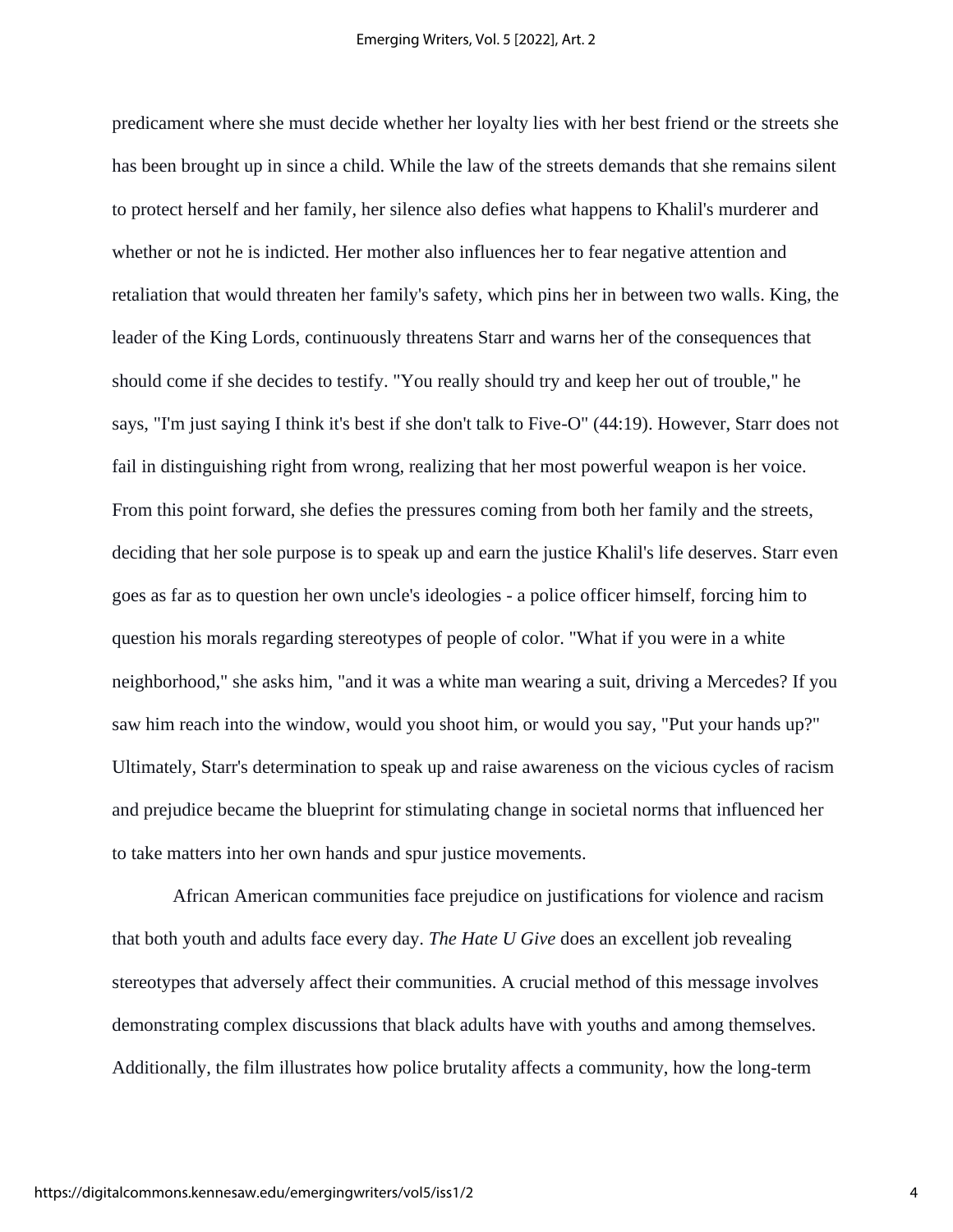consequences of death affect a community and its witnesses, and how difficult it is to obtain justice for the victim. Media coverage of true stories like these helps raise awareness and leads to tough conversations regarding racism, police brutality, and justice.